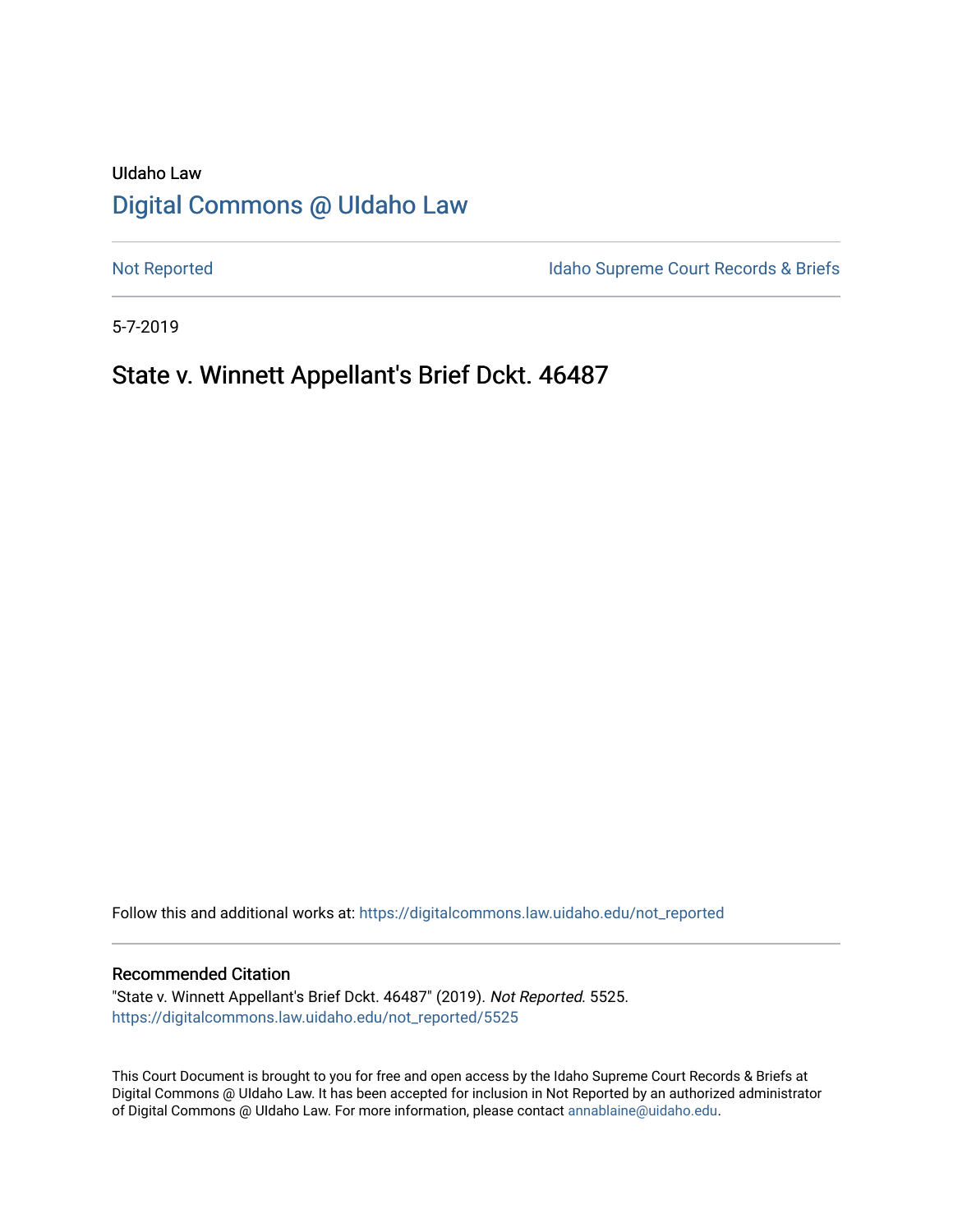Electronically Filed 5/7/2019 10:08 AM Idaho Supreme Court Karel Lehrman, Clerk of the Court By: Brad Thies, Deputy Clerk

#### IN THE SUPREME COURT OF THE STATE OF IDAHO

) ) ) ) ) ) ) ) )

STATE OF IDAHO,

Plaintiff-Respondent,

v.

HOLLIE WINNETT,

Defendant-Appellant.

NO. 46487-2018

TWIN FALLS COUNTY NO. CR42-18-3057

#### BRIEF OF APPELLANT

### APPEAL FROM THE DISTRICT COURT OF THE FIFTH JUDICIAL DISTRICT OF THE STATE OF IDAHO, IN AND FOR THE COUNTY OF TWIN FALLS

#### HONORABLE THOMAS J. RYAN District Judge

ERIC D. FREDERICKSEN State Appellate Public Defender I.S.B. #6555

ANDREA W. REYNOLDS Deputy State Appellate Public Defender I.S.B. #9525 322 E. Front Street, Suite 570 Boise, Idaho 83702 Phone: (208)334-2712 Fax: (208) 334-2985 E-mail: documents@sapd.state.id.us

ATTORNEYS FOR DEFENDANT-APPELLANT KENNETH K. JORGENSEN Deputy Attorney General Criminal Law Division P.O. Box 83720 Boise, Idaho 83720-0010 (208) 334-4534

ATTORNEY FOR PLAINTIFF-RESPONDENT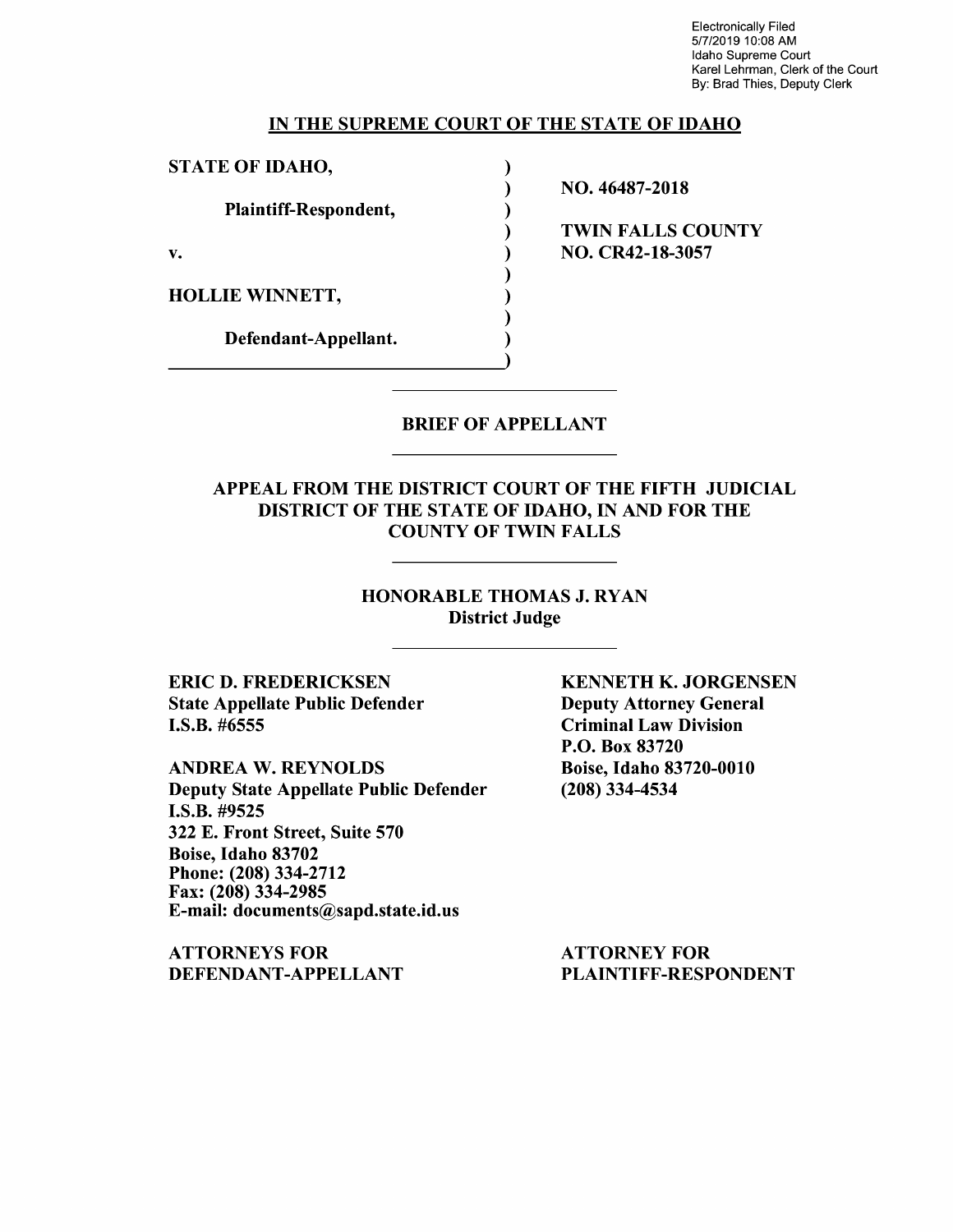## **TABLE OF CONTENTS**

| Statement of Facts and                                                                                                                                                                                                                  |
|-----------------------------------------------------------------------------------------------------------------------------------------------------------------------------------------------------------------------------------------|
|                                                                                                                                                                                                                                         |
|                                                                                                                                                                                                                                         |
|                                                                                                                                                                                                                                         |
|                                                                                                                                                                                                                                         |
|                                                                                                                                                                                                                                         |
| C. The Warrantless Search Of The Camper At Ms. Winnett's New<br>Residence Violated Ms. Winnett's Rights Under The Fourth<br>Amendment Because It Was Not Reasonably Related To<br>Her Disclosure That She Had Violated Her Probation By |
|                                                                                                                                                                                                                                         |
|                                                                                                                                                                                                                                         |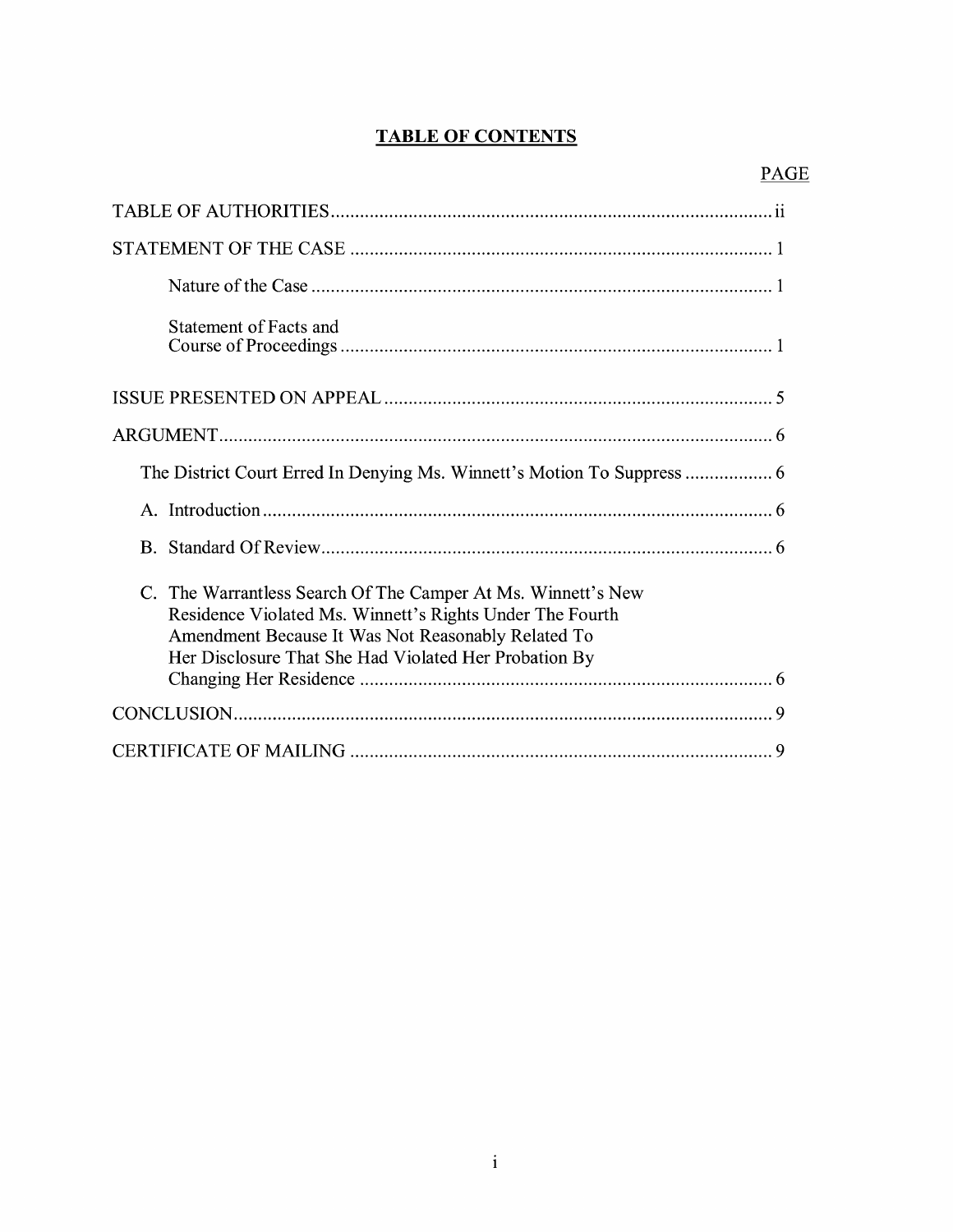## **TABLE OF AUTHORITIES**

## Cases

# **Constitutional Provisions**

|--|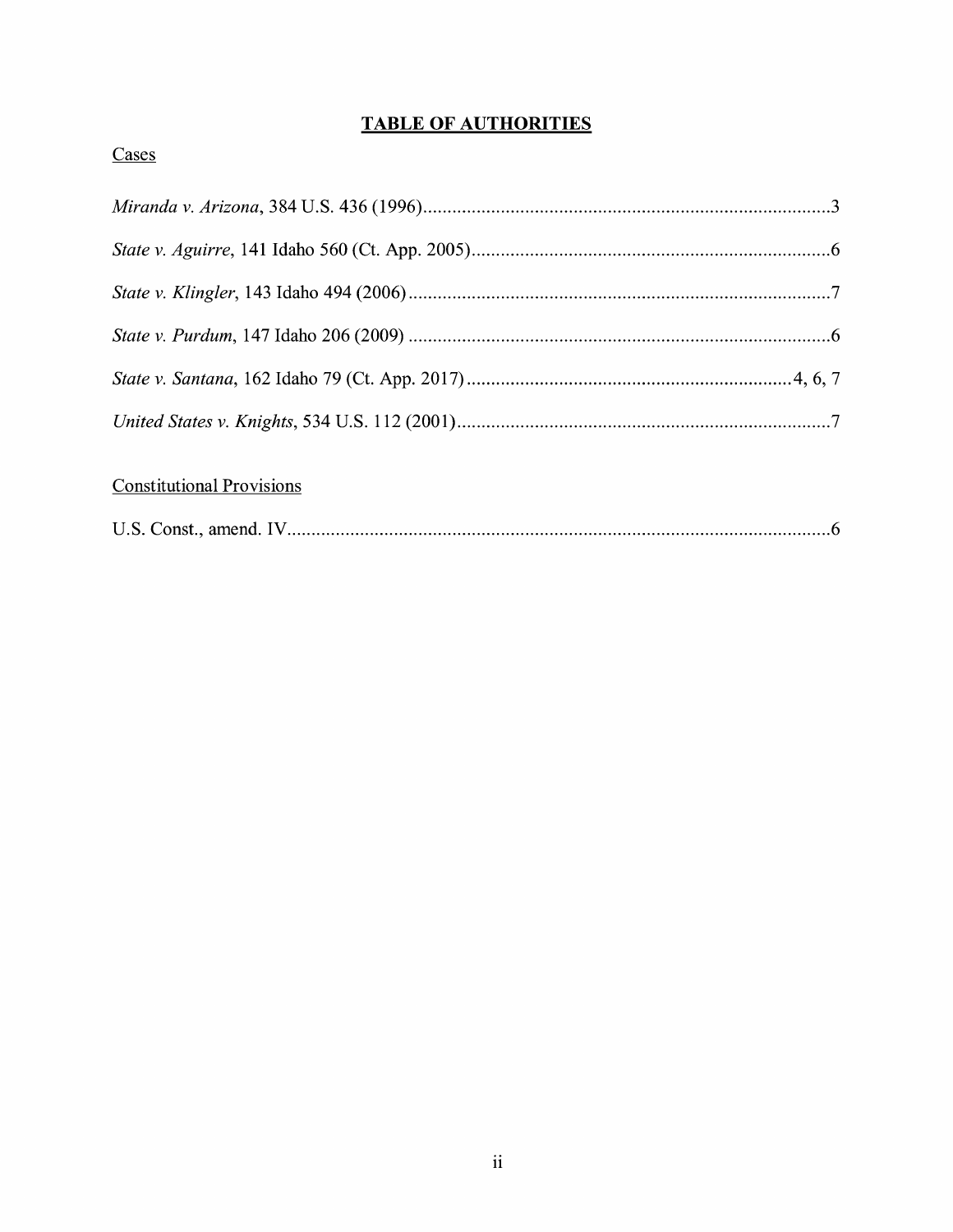#### STATEMENT OF THE CASE

#### Nature of the Case

Hollie Winnett appeals from her judgment of conviction, challenging the district court's denial of her motion to suppress. The district court correctly concluded Ms. Winnett was not subject to a Fourth Amendment waiver as a condition of her probation in an earlier case, because she did not receive notice of that waiver at sentencing. The district court erred, however, in concluding a search of a camper at Ms. Winnett's new residence was reasonable. The warrantless search of the camper violated Ms. Winnett's Fourth Amendment rights and the district court erred in denying her motion to suppress.

#### Statement of Facts and Course of Proceedings

Ms. Winnett was placed on probation after being convicted of vehicular manslaughter, a misdemeanor, and leaving the scene of an accident resulting in injury or death, a felony, in CR-42-16-5585 ("the accident case"). (State's Ex. 2.) In the accident case, the district court placed Ms. Winnett on misdemeanor probation for two years, starting on March 17, 2017, followed by felony probation for five years.<sup>1</sup> (State's Ex. 2, pp. 3-4.)

On March 14, 2018, probation officers Bulzomi and French attempted to perform a residence check on Ms. Winnett at her known address, 2435 Oakley Avenue in Hollister, Idaho.  $(7/13/18$  Tr., p.13, Ls.3-14, p.27, L.25 – p.28, L.4.) When the officers arrived at that address, Ms. Winnett's daughter answered the door, and told the officers Ms. Winnett was living with her mother at 2312 Main Street in Hollister ("the Main Street address"), and was currently at work.  $(7/13/18$  Tr., p. 14, Ls. 19-25, p. 27, L. 25 – p. 28, L. 6.) The officers went to the gas station where

 $<sup>1</sup>$  The district court took judicial notice of the record in the accident case at the hearing on</sup> Ms. Winnett's motion to suppress. (7/13/18 Tr., p.65, Ls.18-23.)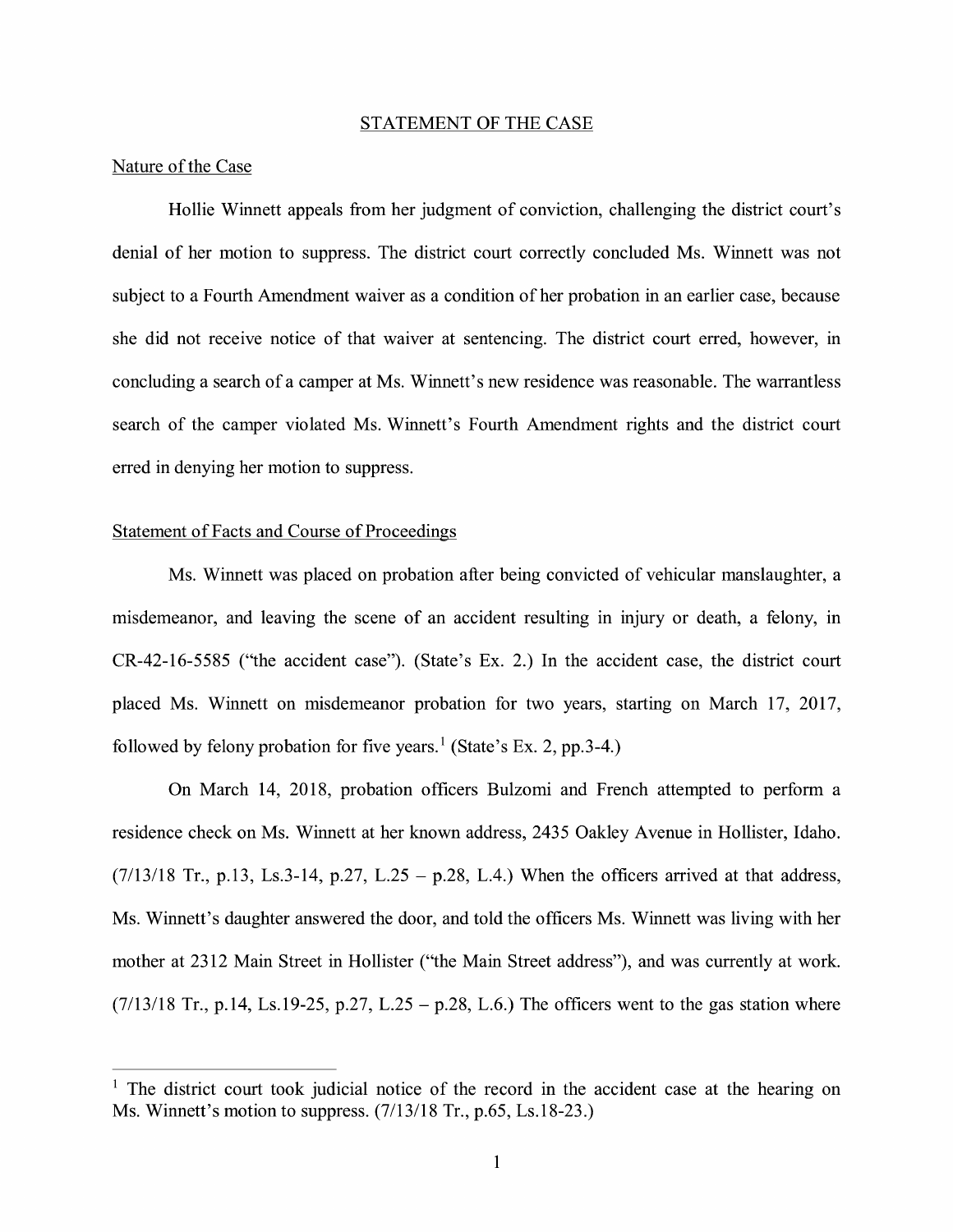Ms. Winnett worked "[t]o ask her why she hadn't told [them] about the change in address."  $(7/13/18$  Tr., p.15, Ls.5-11, p.28, Ls.7-11.) The officers found Ms. Winnett at the gas station, working, and Ms. Winnett confirmed she was now living with her mother at the Main Street address. (7/13/18 Tr., p.15, Ls.12-18, p.28, Ls.12-16.) The officers left the gas station and went to the Main Street address to do a "residence verification." (7/13/18 Tr., p.15, Ls.19-21.)

At the suppression hearing, Officer Bulzomi was asked on direct examination, "[H]ow do you verify a residence?" and he answered, "We go up to the door, state who we are, why we're there, and we verify with the people we're talking to at the residence if this is true that they're living there." (7/13/18 Tr., p.15, L.22 – p.16, L.3.) Officer Bulzomi testified that he and Officer French found Ms. Winnett's mother and a man they believed to be Ms. Winnett's stepbrother at the Main Street address. (7/13/18 Tr., p.16, Ls.6-10.) The mother and stepbrother both confirmed Ms. Winnett lived there, and told the officers "she was staying on a couch in the living room." (7/13/18 Tr., p.16, Ls.11-15, p.29, Ls.10-17.)

Although they had completed the task of verifying Ms. Winnett's residence, the officers did not leave, but went with Ms. Winnett's stepbrother to search a camper located on the property, where Ms. Winnett's mother said Ms. Winnett was keeping her belongings. (7/13/18 Tr., p.17, Ls.7-14, p.29, L.25 – p.30, L.12.) Officer Bulzomi described the camper as an old "bumper pull" that was not connected to a truck. (7/13/18 Tr., p.18, Ls.9-16.) Officer French described the camper as "very small" meaning only one person could fit inside. (7/13/18 Tr., p.30, Ls.14-19.) Officer French testified he opened the door of the camper, entered the camper, and saw a spoon "poking out of" a handbag, and other items he believed to be indicative of drug use. (7/13/18 Tr., p.30, L.20 – p.31, L.21.)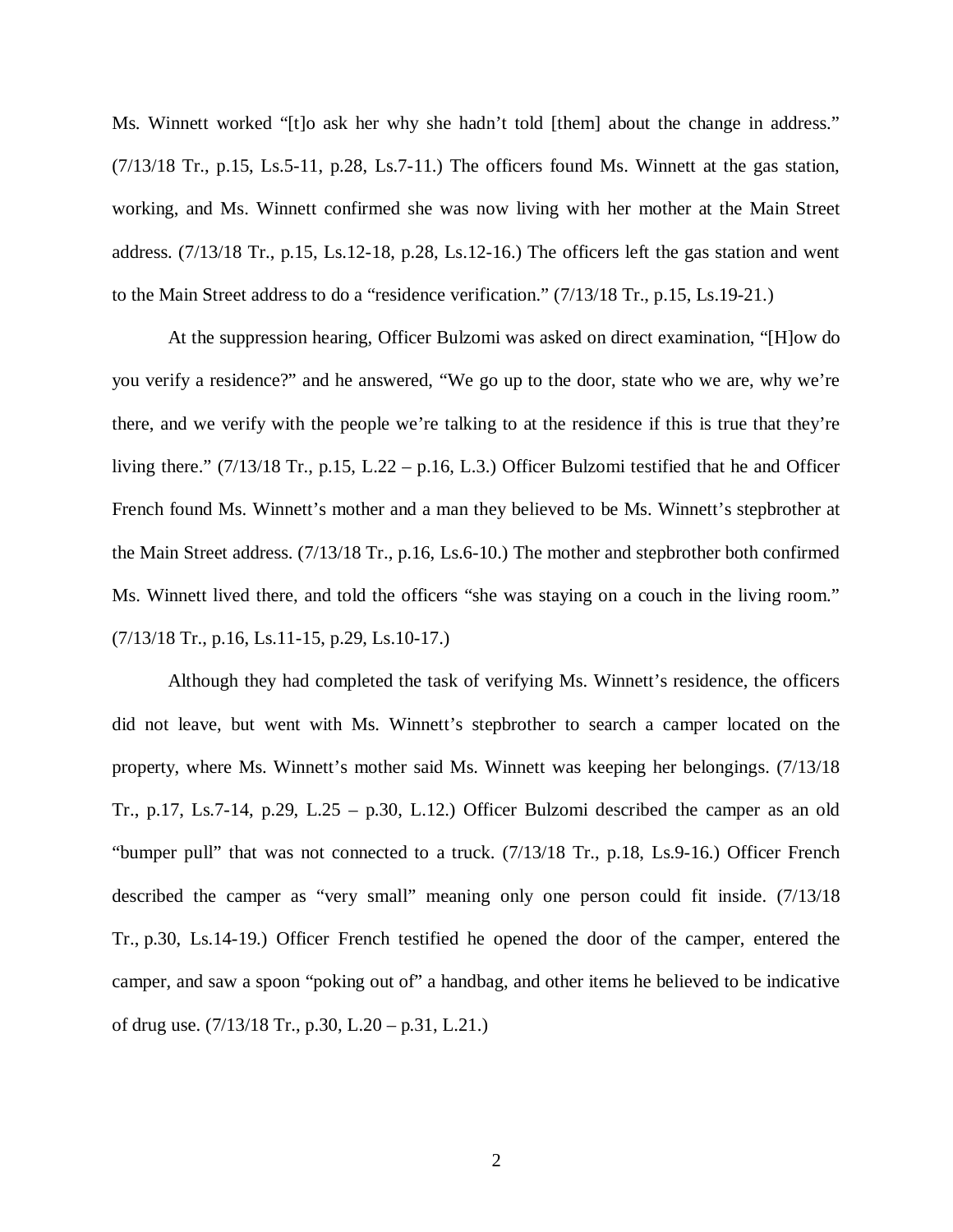Officers Bulzomi and French requested assistance from law enforcement. (7/13/18 Tr., p.31, Ls.18-21.) Officer White from the Twin Falls County Sheriff's Office arrived with his drug dog approximately 30 minutes later. (7/13/18 Tr., p.31, Ls.22-24, p.41, L.21 – p.42, L.4.) Officer White testified Ms. Winnett was not there when he arrived, but he advised Ms. Winnett's mother and stepbrother he was there at the request of probation and parole to "use [his] K9 partner." (7/13/18 Tr., p.42, Ls.5-21.) Officer White told Ms. Winnett's mother and stepbrother that Ms. Winnett had waived her Fourth Amendment rights and he "would be running his dog."  $(7/13/18$  Tr., p.42, L.22 – p.43, L.3.) Officer White asked if there was anything illegal, and Ms. Winnett's mother provided Officer White with marijuana and drug paraphernalia. (7/13/18 Tr., p.32, Ls.10-20, p.43, Ls.4-20.) Officer White then entered the camper, and located inside Ms. Winnett's purse some small plastic bags with methamphetamine residue. (7/13/18 Tr., p.44,  $L.18 - p.45, L.13.)$ 

Ms. Winnett arrived at the Main Street address, accompanied by additional probation officers, when Officer White was exiting the camper. (7/13/18 Tr., p.21, Ls.11-14; p.53, Ls.19- 22.) Officers Bulzomi and French swabbed Ms. Winnett's mouth, and the swab tested positive for methamphetamine/amphetamine and opiates. (7/13/18 Tr., p.21, L.23 – p.22, L.8, p.56, L.24 – p.57, L.2, p.59, Ls.4-6.) Officer White testified he placed Ms. Winnett in handcuffs and advised her of her rights pursuant to *Miranda v. Arizona*, 384 U.S. 436 (1996). (7/13/18 Tr., p.47, Ls.17-20.) Officer White then questioned Ms. Winnett, and she said the illegal items in the camper belonged to her. (7/13/18 Tr., p.49, Ls.8-14.)

The State charged Ms. Winnett by Information with one count of possession of a controlled substance. (R., pp.43-45.) The State subsequently amended the Information to add one court of misdemeanor possession of a controlled substance, and two counts of possession of drug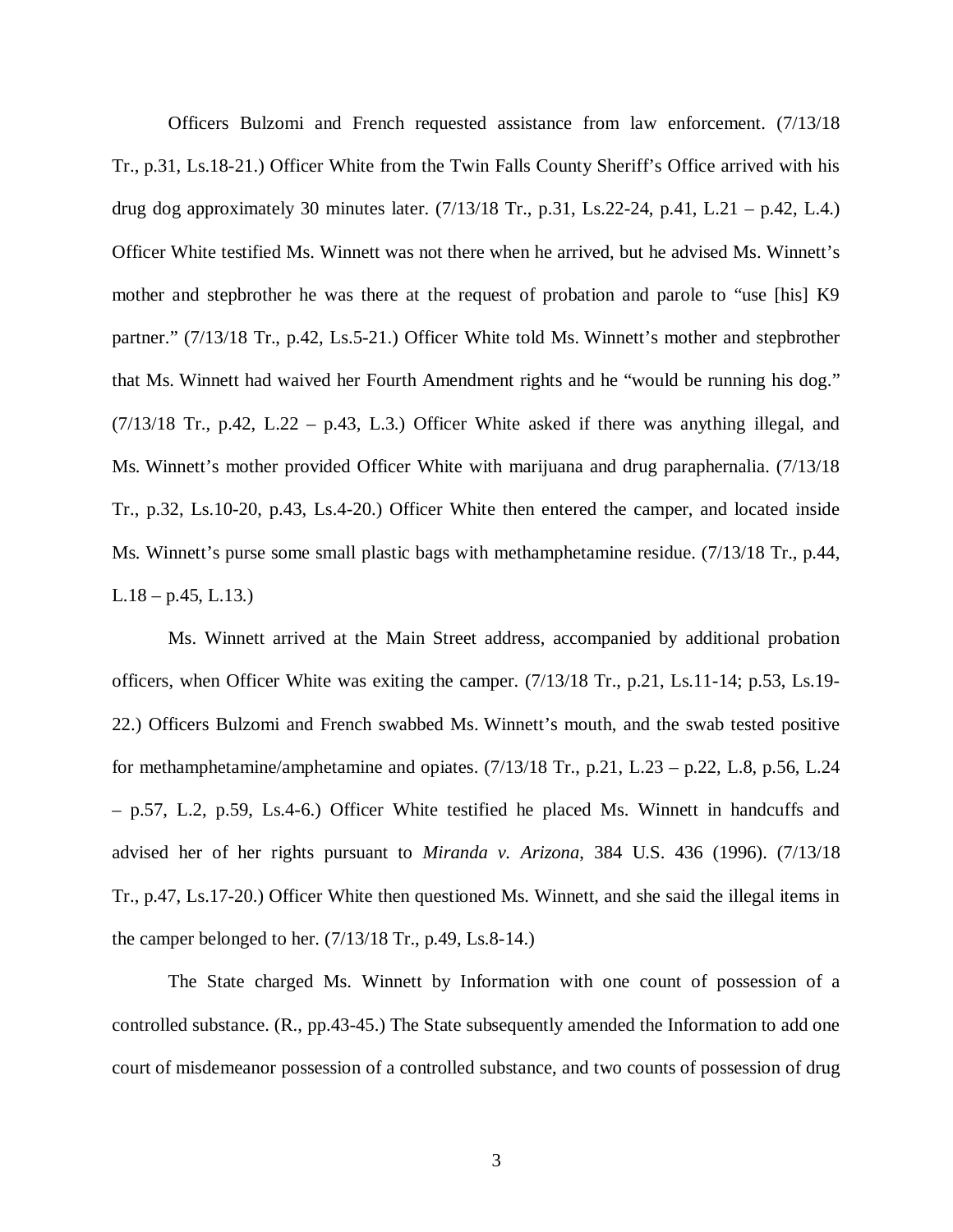paraphernalia.<sup>2</sup> (R., pp.55-58.) Ms. Winnett filed a motion to suppress and/or dismiss, arguing the warrantless search of her residence and the camper violated her rights under the Fourth Amendment, and the incriminating statements she made should be suppressed because she was not provided with the *Miranda* warnings. (R., pp.60-63.) The district court held a hearing on Ms. Winnett's motion, and the parties submitted supplemental briefing following the hearing. **(R.,** pp.68-79, 83-94.)

The district court denied Ms. Winnett's motion to suppress. **(R.,** p.95.) The district court said it was relying on the "uncontradicted testimony" of Officers Bulzomi and French with regard to the factual findings. (7/30/18 Tr., p.3, Ls.18-24.) The district court found, "there is no Fourth Amendment waiver," relying on *State v. Santana,* 162 Idaho 79 (Ct. App. 2017). (7/30/18 Tr., p.6, L.23 – p.7, L.4.) The district court nonetheless concluded the warrantless search of the camper did not violate Ms. Winnett's rights under the Fourth Amendment because it was reasonable. (7/30/18 Tr., p.7, L.5 - p.8, L.5.)

Following the denial of her motion to suppress, Ms. Winnett entered into a plea agreement with the State, pursuant to which she agreed to plead guilty to the charged crimes and reserved her right to appeal from the denial of her motion to suppress.  $(8/6/18)$  Tr., p.3, L.15 p.4, L.5; R., pp.101-10, 113-14.) The district court accepted Ms. Winnett's guilty plea. (8/6/18 Tr., p.9, Ls.17-25.) The district court sentenced Ms. Winnett to a unified term of seven years, with three years fixed, and then suspended the sentence and placed Ms. Winnett on probation for five years. (10/15/18 Tr., p.12, Ls.6-16, R., pp.134-35.) The judgment of conviction was entered on October 18, 2018, and Ms. Winnett filed a timely notice of appeal. (R., pp.134-41, 152-55.)

<sup>&</sup>lt;sup>2</sup> The State subsequently filed a Second Amended Information, but did not allege any new or additional charges. (R., pp.96-99.)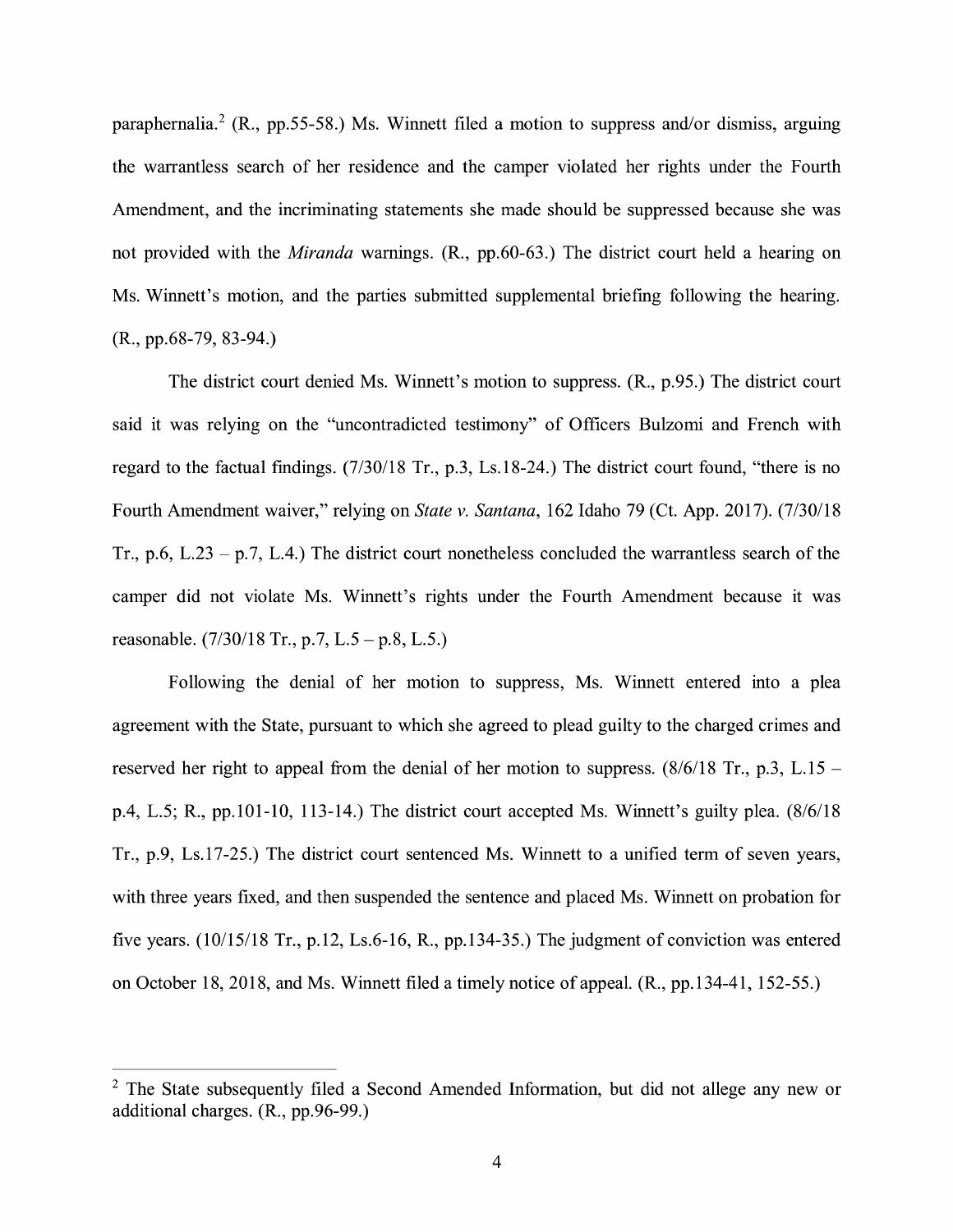# ISSUE

Did the district court err in denying Ms. Winnett's motion to suppress?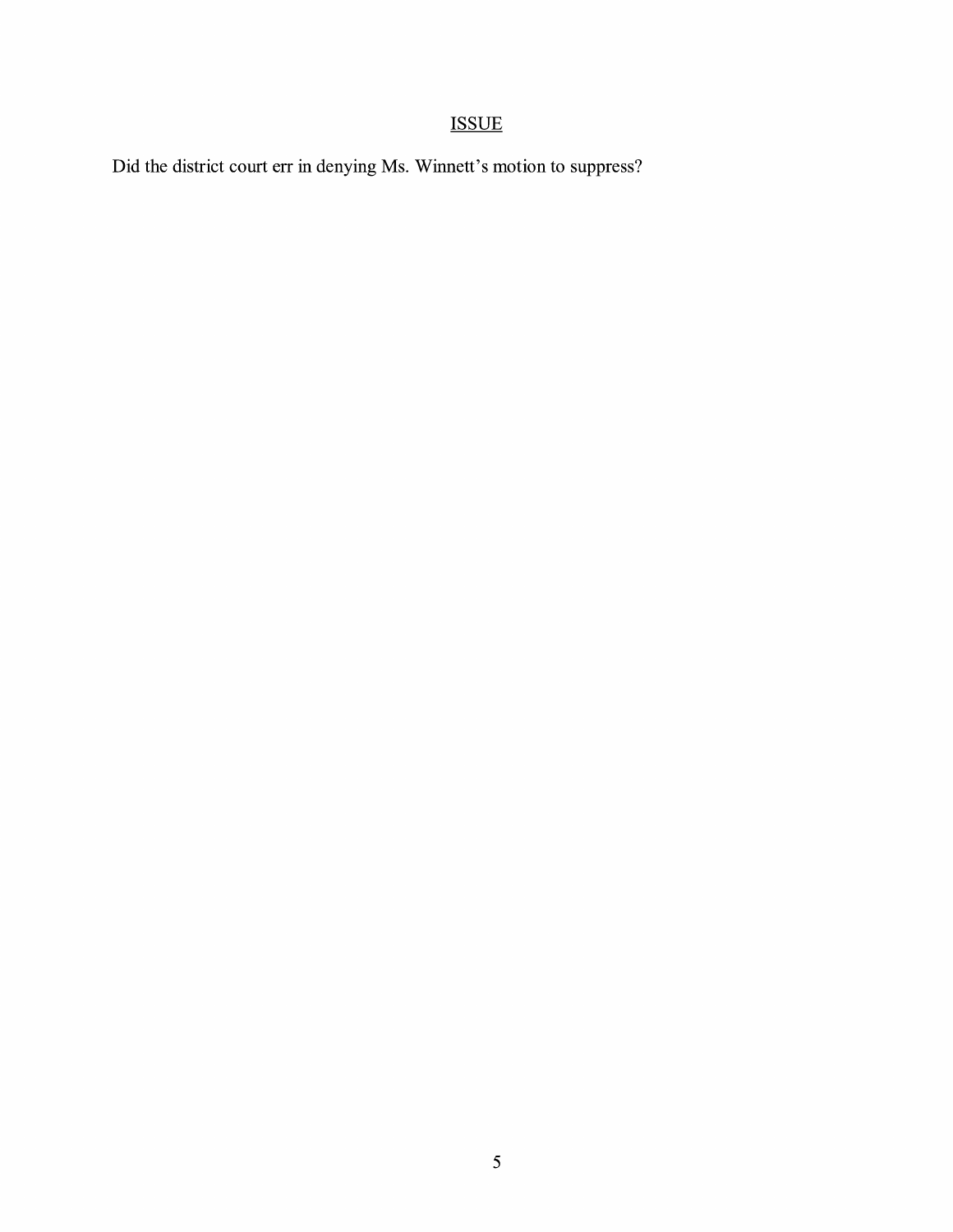#### ARGUMENT

#### The District Court Erred In Denying Ms. Winnett's Motion To Suppress

#### A. Introduction

The district court erred in concluding the search of a camper at Ms. Winnett's new residence was reasonably related to her disclosure that she had violated her probation by changing her residence. The warrantless search of the camper violated Ms. Winnett's rights under the Fourth Amendment of the United States Constitution and the district court erred in denying her motion to suppress.

#### B. Standard Of Review

"In reviewing a district court order granting or denying a motion to suppress evidence, the standard of review is bifurcated." *State v. Purdum,* 147 Idaho 206, 207 (2009) (citation omitted). "This Court will accept the trial court's findings of fact unless they are clearly erroneous. However, this Court may freely review the trial court's application of constitutional principles in light of the facts found." *Id.* (citations omitted). "At a suppression hearing, the power to assess the credibility of witnesses, resolve factual conflicts, weigh evidence, and draw factual inferences is vested in the trial court." *State v. Aguirre,* 141 Idaho 560, 562 (Ct. App. 2005) ( citations omitted).

### C. The Warrantless Search Of The Camper At Ms. Winnett's New Residence Violated Ms. Winnett's Rights Under The Fourth Amendment Because It Was Not Reasonably Related To Her Disclosure That She Had Violated Her Probation By Changing Her Residence

The Fourth Amendment to the United States Constitution prohibits unreasonable searches and seizures. U.S. Const., amend. IV. "Warrantless searches are presumed to be unreasonable and therefore violative of the Fourth Amendment." *State v. Santana,* 162 Idaho 79, 85 (Ct. App.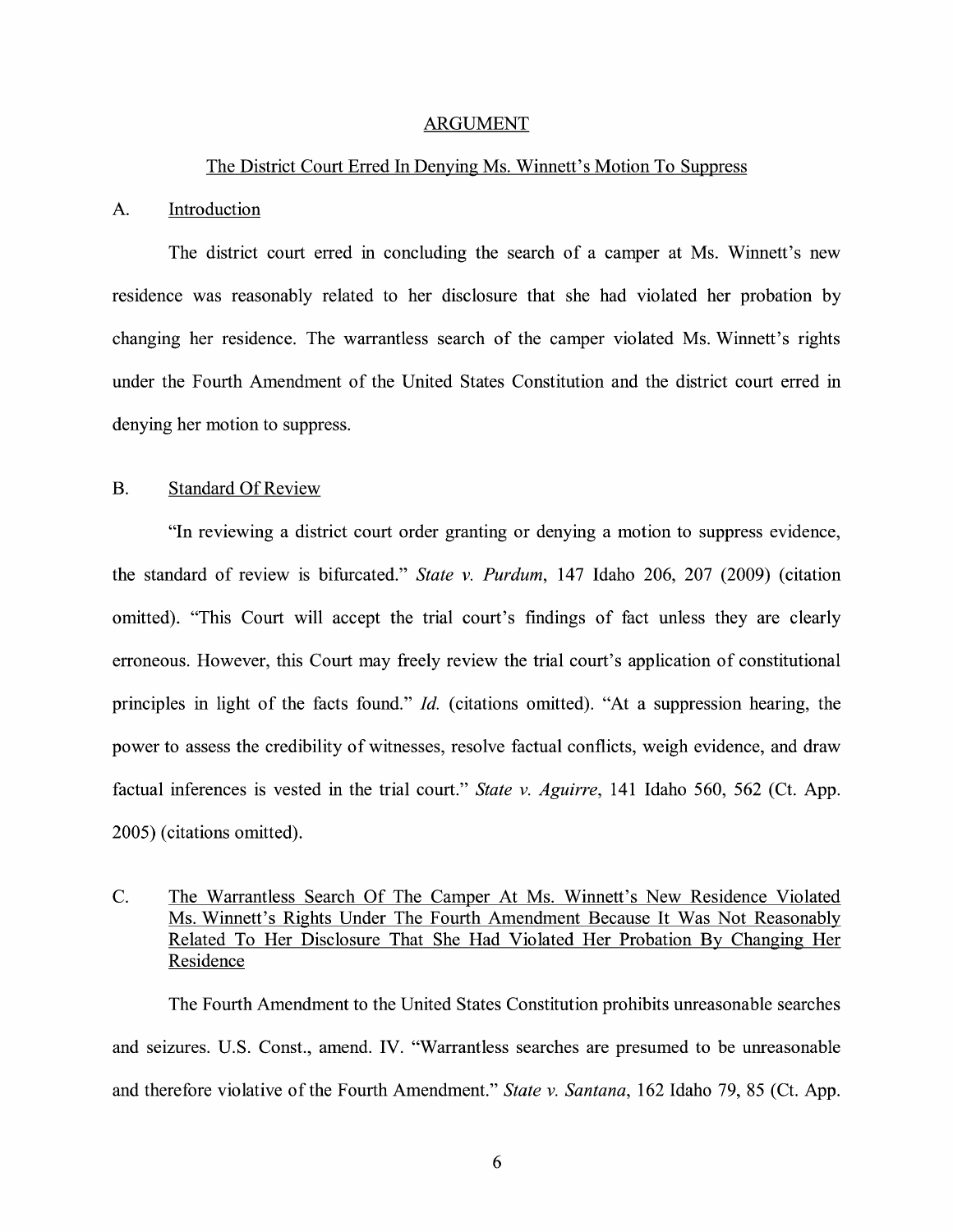2017) (citation omitted). "The State may overcome this presumption by demonstrating that a warrantless search either fell within a well-recognized exception to the warrant requirement or was otherwise reasonable under the circumstances." *Id.* (citation omitted).

Here, the district court correctly concluded that Ms. Winnett did not validly waive her Fourth Amendment rights as a condition of her probation in the accident case because she did not have notice at sentencing that a Fourth Amendment waiver would be a condition of her probation, and only the sentencing court may set the substantive conditions of probation. (7/30/18 Tr., p.6, L.23 – p.7, L.4.) Absent a valid Fourth Amendment wavier, "a parole or probation officer may conduct a search of a parolee or probationer and his or her residence if the officer has reasonable grounds to believe that the parolee or probationer has violated a parole or probation condition and the search is reasonably related to the disclosure or confirmation of that violation." *Santana*, 162 Idaho at 85; *see also United States v. Knights*, 534 U.S. 112, 121 (2001) (holding a probationer's residence may be searched based on reasonable suspicion rather than probable cause). The search of the camper at Ms. Winnett's residence was not reasonably related to the disclosure or confirmation that she had violated probation by changing her residence.

In *Santana*, the Court of Appeals held a warrantless search of a probationer's residence was reasonable under the Fourth Amendment because the probationer's underlying charge involved substance abuse and the probationer had admitted to ongoing substance abuse. 162 Idaho at 84-85. The *Santana* Court noted that in *State v. Klingler*, 143 Idaho 494, 498 (2006), the Idaho Supreme Court upheld a warrantless search of an unsupervised probationer's residence based upon a tip from the police that the probationer might be dealing drugs, coupled with the probationer's drug history. *Santana*, 162 Idaho at 85. The reasoning of *Santana* and *Klingler*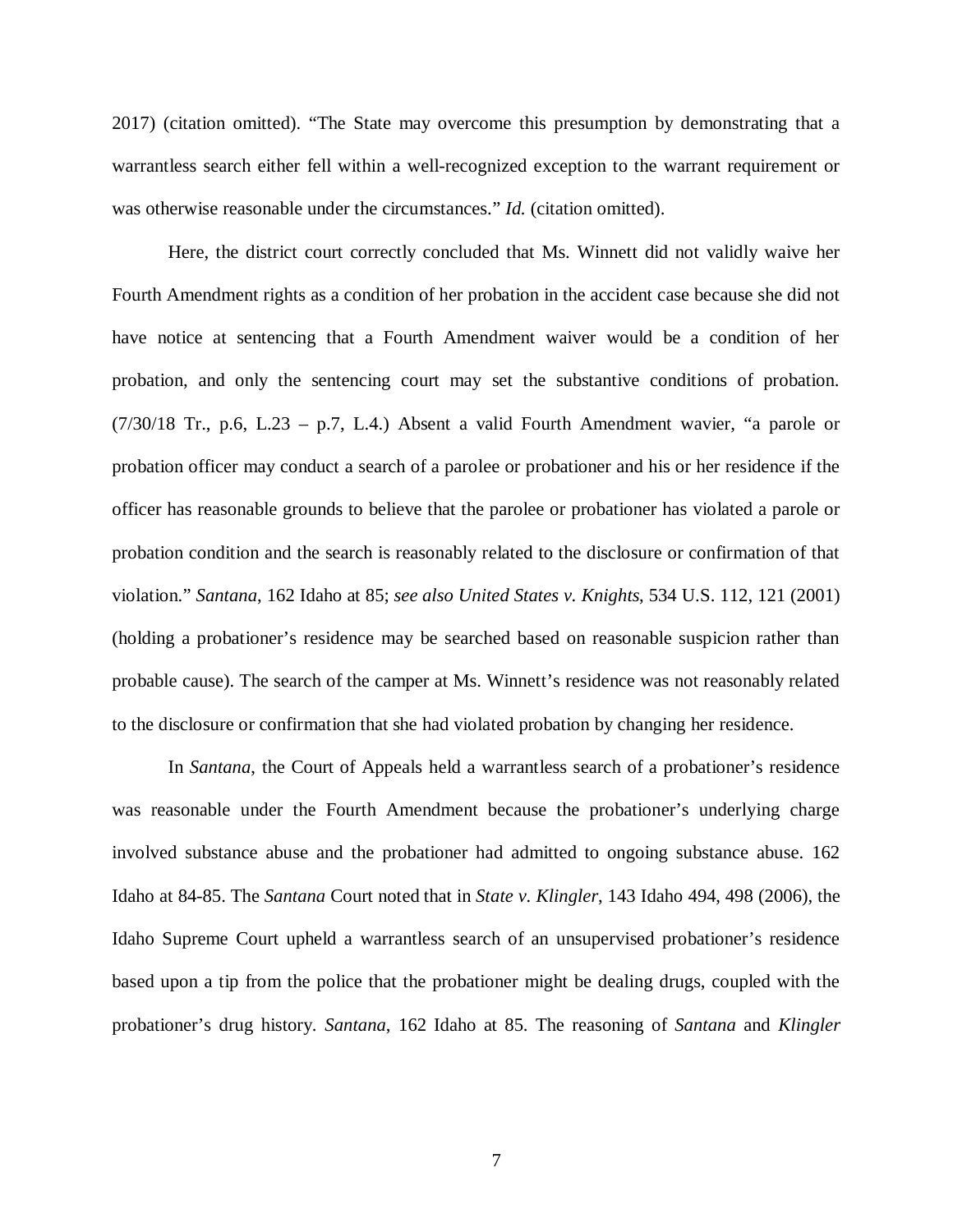does not support the search of the camper in this case, as Ms. Winnett's underlying conviction did not involve substance abuse, and she had not admitted to using drugs prior to the search.

It is undisputed that Ms. Winnett violated the terms of her probation by changing her residence. The probation officers knew she violated her probation when they went to the address they had on file, and learned from Ms. Winnett's daughter that Ms. Winnett had moved to the Main Street address. (7/13/18 Tr., p.14, Ls.19-25, p.27, L.25 – p.28, L.6.) The officers confirmed the probation violation when they visited Ms. Winnett at her workplace, and Ms. Winnett said she now lived with her mother. (7/13/18 Tr., p.15, Ls.12-18, p.28, Ls.12-16.) The officers confirmed the violation again when they went to the Main Street address and met Ms. Winnett's mother and stepbrother, who both said Ms. Winnett lived there. (7/13/18 Tr., p.16, Ls.11-15, p.29, Ls.10-17.) The officers did not need to do anything further to confirm Ms. Winnett's probation violation.

At the suppression hearing, Officer Bulzomi was asked on direct examination, "[H]ow do you verify a residence?" and he answered, "We go up to the door, state who we are, why we're there, and we verify with the people we're talking to at the residence if this is true that they're living there."  $(7/13/18$  Tr., p.15, L.22 – p.16, L.3.) The probation officers had finished verifying Ms. Winnett's new residence when they confirmed with Ms. Winnett's mother and stepbrother that Ms. Winnett was living at the Main Street address. The probation officers searched Ms. Winnett's new residence and the camper for drugs, relying on the Fourth Amendment waiver, but the district court correctly held there was no valid Fourth Amendment waiver.

The district court concluded the probation officers had reasonable grounds to search the camper because, "they were securing that residence to make sure that they could approve her moving to that new residence." (7/30/18 Tr., p.7, L.18 – p.8, L.1.) The district court erred in